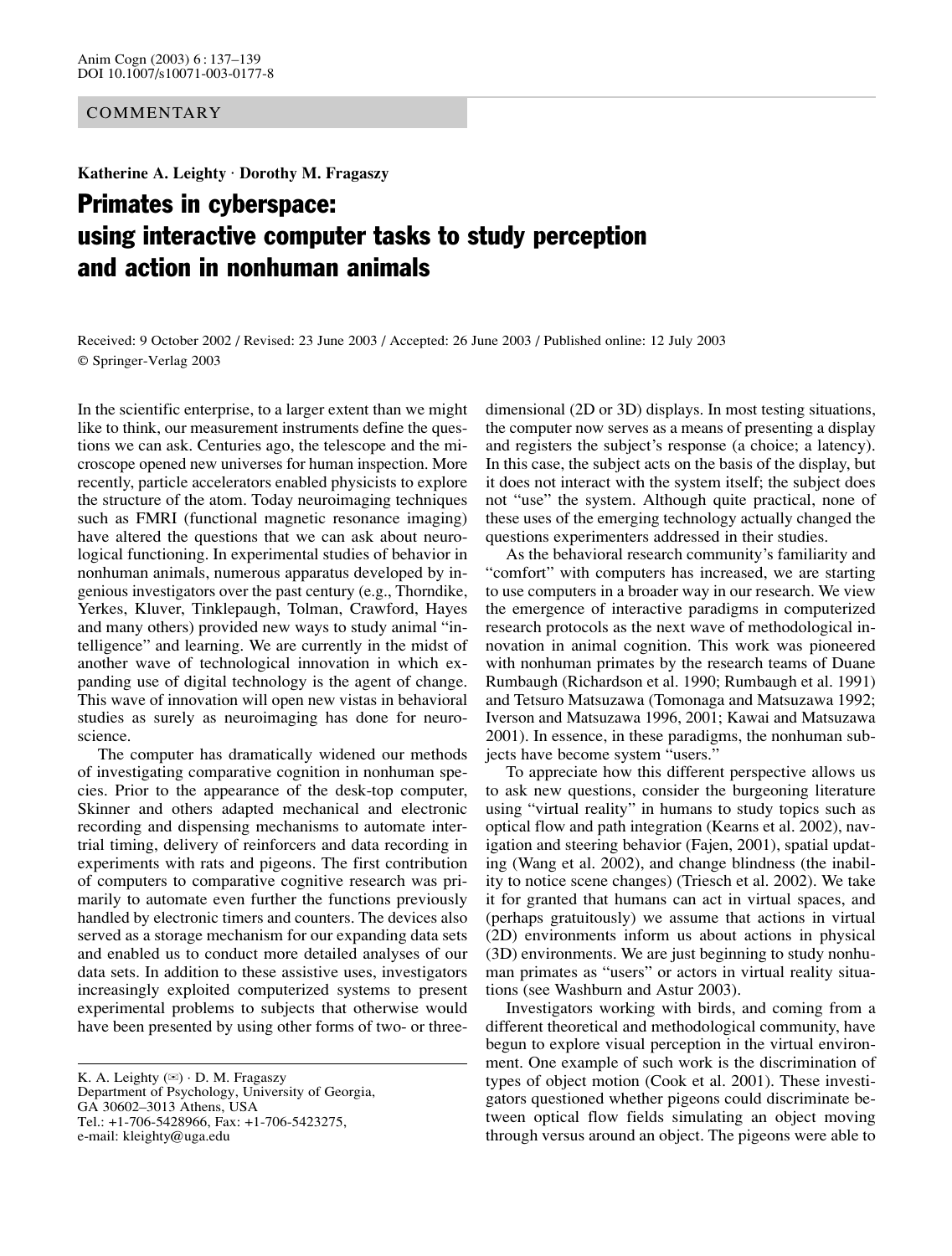make this discrimination and transfer it to novel objects. To determine if the subjects were using 2D cues or a 3D representation of the event to solve this task, the authors introduced trials in which the frames where ordered in a random fashion. Pigeons were unable to solve the task in this condition. Cook et al. (2000) interpreted their findings to indicate that the birds were forming a 3D representation of the event rather than relying on 2D cues from the images. This is an important piece of information validating the use of 2D displays to study visual perception in pigeons. We do not yet have equivalent data for nonhuman primates.

In this set of papers, we present a sampling of several different research programs in which nonhuman primates "use" computers to solve problems. Studying how they do so offers a new and alternative window on cognition well beyond the familiar window of a perceiver making a choice. Leighty and Fragaszy (2003) begin by examining how capuchin monkeys (*Cebus apella*) learn to manipulate a joystick to bring a cursor in contact with a goal region on a monitor. Controlling a joystick requires learning several things about the relation between one's movement and cursor movement, as well as the relations among the cursor position, the goal region, and the endpoint of the task. Leighty and Fragaszy consider the learner's means of detecting the relevant relations, such as the link between the direction of arm movements and cursor movement, and the incorporation of visual tracking and body-tilting into action as mastery improves.

Using the same joystick-mediated testing system, Fragaszy et al. (2003) address the strategies used by capuchin monkeys and chimpanzees in navigating two-dimensional mazes with multiple choice points. Washburn and Astur (2003) investigate the navigational abilities of nonhumans in another form of cyberspace. They asked whether rhesus macaques (*Macaca mulatta*) are capable of perceiving and solving 2D virtual mazes that contained 3D features. In this experiment, the actor viewed the maze from the perspective of moving through it instead of the 2D plane view used by Fragaszy et al. (2003). The actor moved the joystick to change the whole display. Washburn and Astur (2003) simulate an object moving in a 3D environment by altering a 2D display to indicate walls, corners, depth, and so forth as the actor moves a cursor around the monitor.

The joystick-mediated system is not the only way in which nonhuman primates have "used" computers. Investigators have begun presenting interactive tasks with a touch screen interface. In this case the actor interacts directly, by manual contact, with the display. Iverson and Matsuzawa (2003) illustrate this method by investigating how chimpanzees learned to intercept a moving target using a touch screen system. This task required subjects to "drag" a disk to the moving target on the monitor.

McGonigle et al. (2003) sought answers to very different research questions by also using the touch screen system. They are concerned with how individuals learn to work with multiple items in efficient ways. In the study reported here, McGonigle et al. (2003) presented capuchin monkeys (*C. apella*) with a set of nine items on a touch

screen monitor. The monkeys learned to touch each item in order by size (area). In one condition, all nine items were of the same shape. In a second condition the items were of three different shapes. This task allowed the monkeys to order their selections by shape (a class variable) and by size (a relational variable) within shape. The monkeys were able to work with both relative size and class membership in the same problem.

The five papers in this collection present research using two methods of interacting with a computer, the joystick and the touch screen. One may ask if the methods have differential utility. For example, the direct relation between action with the hand and movement of the cursor in the monitor would seem likely to privilege the touch screen method for tasks requiring precise movements (as in navigating around corners or through narrow apertures), and to afford quicker mastery of the system. Unfortunately, we do not as yet have data comparing performance by the same nonhuman species on the same tasks in the two interactive formats to answer questions about mastery and precision. While we have been working into using these two formats, interactive technology has been hurtling forward, so that now there are additional modes of interaction with computers. We are speaking of "Virtual reality" (the condition in which the user perceives a 3D environment composed by a computer; a "digital" environment.

The next step in comparative cognitive research will be to put animals "into" the 3D virtual environment. With humans, this is already done by wearing a special helmet (HMD, or head mounted display) so that the visual scene alters with eye movement, or wearing special gloves ("instrumented gloves") so that the actor feels virtual objects, or wearing earphones to hear virtual sounds, etc. (Stanney 2002). Instrumented gloves, for example, can present controlled forces to the user, allowing him or her to feel virtual objects as well as to control their motion (Turk 2002).

With virtual environment paradigms, we can provide a wider range of problems to our captive subjects, and (counterintuitively, at first glance) we may be able to simulate more natural settings for our subjects than we have in the past. For example, we could address the biomechanics of movement and postural adjustments in the virtual environment that might be impractical to present in real 3D (e.g., walking across an irregular surface, or reaching for a moving object). Further, we could examine performance in 4D environments (settings that provide stimulation to senses in addition to vision) if we can provide the instrumented devices to our nonhuman subjects.

Studying perception and action by nonhuman animals in virtual environments will allow us to address issues germane to our field, with additional beneficial consequences. It can keep our work integrated with the leading edge of work in other behavioral sciences, and it can increase our collaborative opportunities. For example, the artificial intelligence community is deeply interested in embodied cognition, and nonhuman animals provide thought-provoking variations on the human model for their work. Similarly, neuroimaging work is increasingly moving toward functional imaging (i.e., analyzing images taken over the course